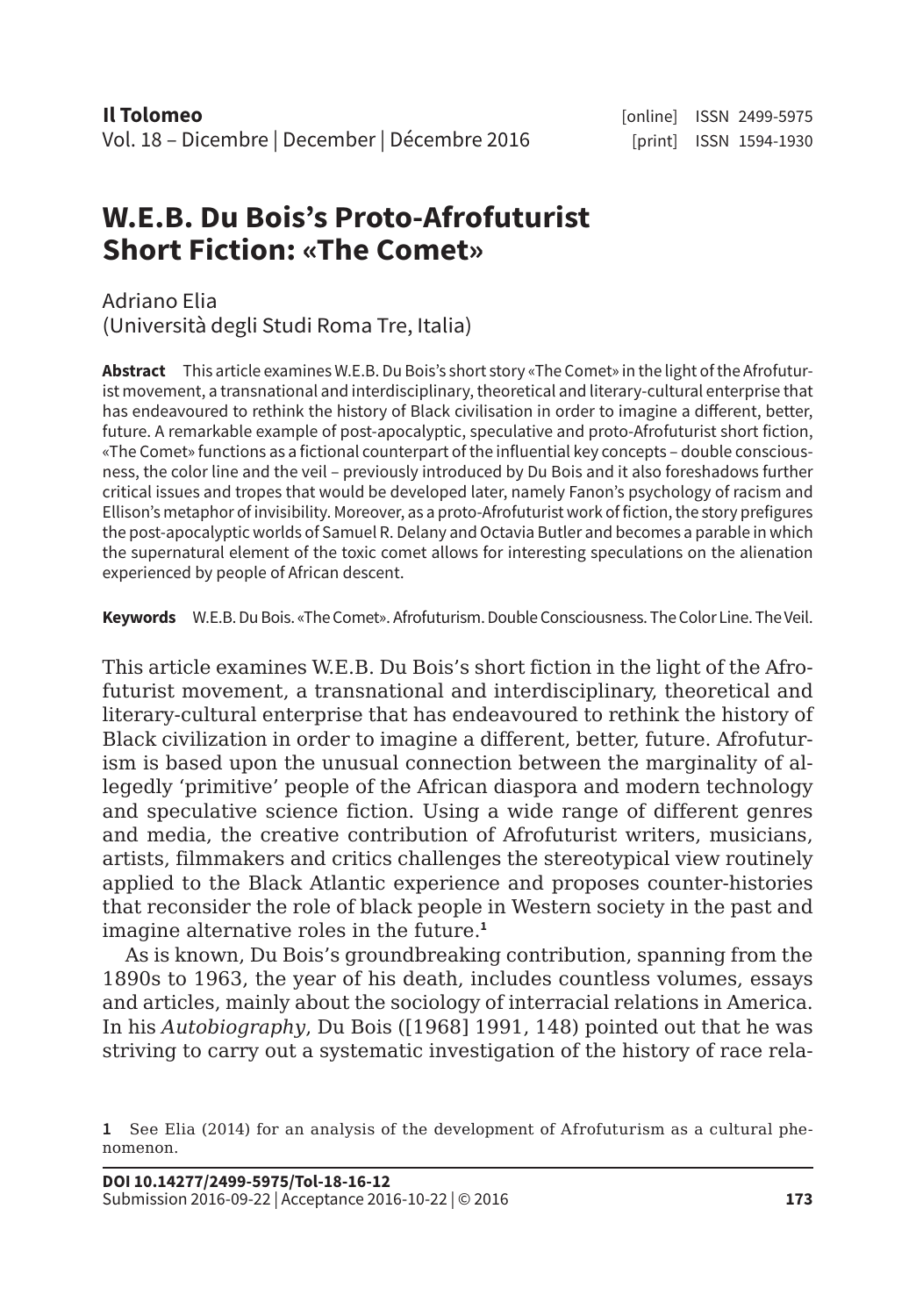tions in order to analyse scientifically the so-called 'Negro problem'. At the same time, he was aware that it was not possible to be a detached scientist while blacks were still being lynched, hence his own enduring involvement in militant associations such as the *Niagara Movement* and the NAACP (*National Association for the Advancement of Colored People*). An elitist advocate for the so-called 'Talented Tenth' and one of the leading harbingers of the African-American Civil Rights movement, Du Bois widened his vision to an ever-increasingly international perspective, foreseeing well in advance the importance of the critical issue of transnationalism that would become central in postcolonial criticism thanks to the contribution of scholars such as, to name just two, Julia Kristeva and Paul Gilroy.**<sup>2</sup>**

An exemplary figure for the African-American community, historian, sociologist, intellectual and political activist, Du Bois used fiction as a further instrument of social analysis. There is still a significant critical gap to be bridged as regards Du Bois's output as a man of letters – five novels and a few poems and short stories – that so far has received relatively limited attention from the critics as well as from the public.**<sup>3</sup>** As Herbert Aptheker (1985, ix) has noted, Du Bois, in a letter of March 1938 addressed to the editor Frank E. Taylor, about the possible publication of a book of poems, declared that those poems were amongst the best things ever written by himself also because – in Du Bois's words – "this volume [...] touches the race problem in unusual ways" (Aptheker 1973-1978, 2, 361-362). In fact, Du Bois was a supporter of the 'Harlem Renaissance', whose intense cultural activity fostered the rediscovery and the promotion of African-American art and literature. He opposed the idea of an apolitical 'art for art's sake' and highlighted instead the importance of ethical and political responsibility of art and literature that should trigger a social change via political propaganda. As he stated in the essay «Criteria of Negro Art» (1926), "all Art is propaganda and ever must be. [...] I do not care a damn for any art that is not used for propaganda" (Sundquist 1996, 304, 328).**<sup>4</sup>**

**2** By 'Talented Tenth' Du Bois referred to an élite of African Americans (about one out of ten) who, thanks to their education and culture, could have led the African-American community towards the recognition of their rights. See Posnock (1997, 323-324); Kristeva (1993); Gilroy (1993). See also Elia (2015), whose main points are developed and expanded in this article.

**3** The only exception is Du Bois's second novel *Dark Princess* (1928), on which many critics have focused throughout the years. For an overview of the criticism on Du Bois's works of fiction see Rampersad ([1979] 2001, 72-73).

**4** It is odd to note the overdue Italian reception of Du Bois's *œuvre*. To our knowledge, only in 1975 the volume *Du Bois e la Black Reconstruction* by Lauso Zagato was published, followed by an essential collection of essays by Alessandro Portelli significantly entitled *La linea del colore* (1994) and by a notable essay by Anna Scacchi (2002) on *Dark Princess*. Over a century since the publication of the original version, the long awaited first Italian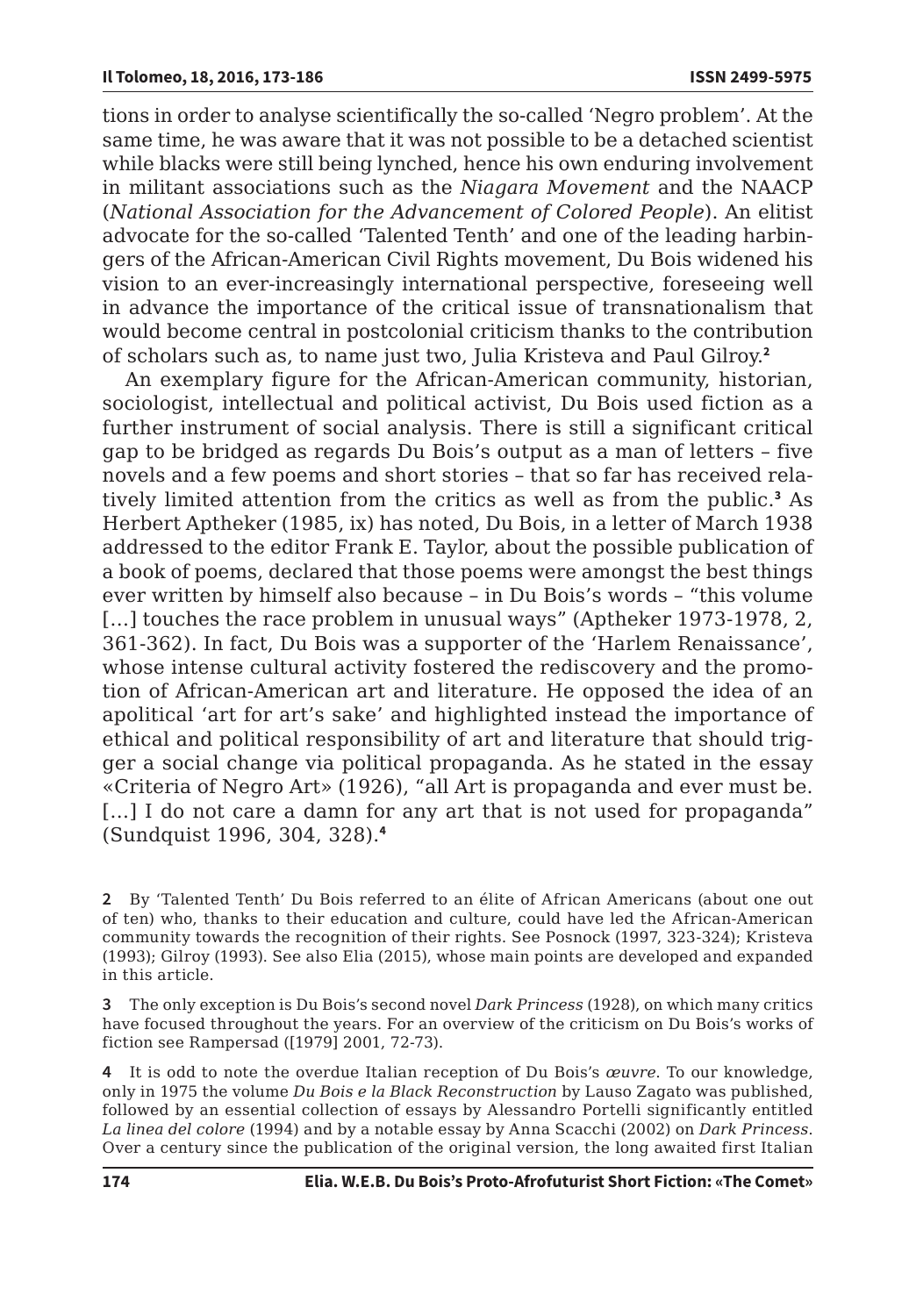However, Du Bois also acknowledged the importance of the artistic value of literature and took his activity as a writer of fiction very seriously. Anthony Appiah (2014, 19-20) has aptly argued that Du Bois was a man of contradictions, a complex figure characterised by a number of paradoxes: a left-wing man, but at the same time an elitist and a dandy; an anticlerical who often resorted to using Christian metaphors of suffering and redemption; a supporter of an art exclusively aimed at political propaganda who was concurrently committed to the aesthetic value of literature, poetry, art and music. Moreover, although Du Bois supported Pan-Africanism, pointing out that the African-American population should partake in a wider entity transcending nationalities, on many occasions he affirmed his community's sense of belonging to America, not only by birth and nationality, but also by political ideals, language and religion. Du Bois's is not a static ideology of race, but instead a corpus of problematic speculations, enriched through repeated adjustments and revisions, in a long and tortuous process that now and then has led to contradictory conclusions. Nevertheless, these somewhat conflicting ideas do not undermine the enormous pioneering value of his works that inspired a series of political and cultural phenomena that would modify interracial relations not only in the United States, but also all over the world.

What is particularly interesting is Du Bois's influence on Afrofuturism. In various guises and more or less explicitly, Afrofuturism has always been present in literary and artistic expressions of the African diaspora, but has found its own definition only since the early 1990s, thanks to the critical contribution of authors such as Sinker (1992), Dery (1993), Eshun (1998, 2003), Nelson (2000, 2001, 2002, 2010), Rockeymoore (2000), Yaszek (2005, 2006), among others. Its political agenda – Nelson (2010) has observed – is intended as an epistemology rewriting the history of the past and imagining a positive future for people of African descent and, with a transnational stance, for the whole African diaspora, through an accurate speculation about the condition of subalternity and the alienation of the past as opposed to aspirations for modernity. More recent contributions (Fawaz 2012, Womack 2013, Anderson and Jones 2015) have updated and broadened the discussion around the essence of Afrofuturism and its current implications.

As Fanon ([1952] 2008, 176) put it in the often quoted conclusion to

translation of *The Souls of Black Folk* was published in an important volume edited by Paola Boi in 2007, and afterwards more essays appeared, such as the remarkable contributions by Raffaele Rauty (2008a, 2008b, 2012), Scacchi (2008) and Annalisa Oboe (2008), the volume with an excellent introduction by Sandro Mezzadra *Sulla linea del colore. Razza e democrazia negli Stati Uniti e nel mondo* (2010) and the following article «Questione di sguardi: Du Bois e Fanon» (2013), and finally *La Cometa di W.E.B. Du Bois* (2015), my Italian parallel-text translation of the short story «The Comet», completed by an introductory essay.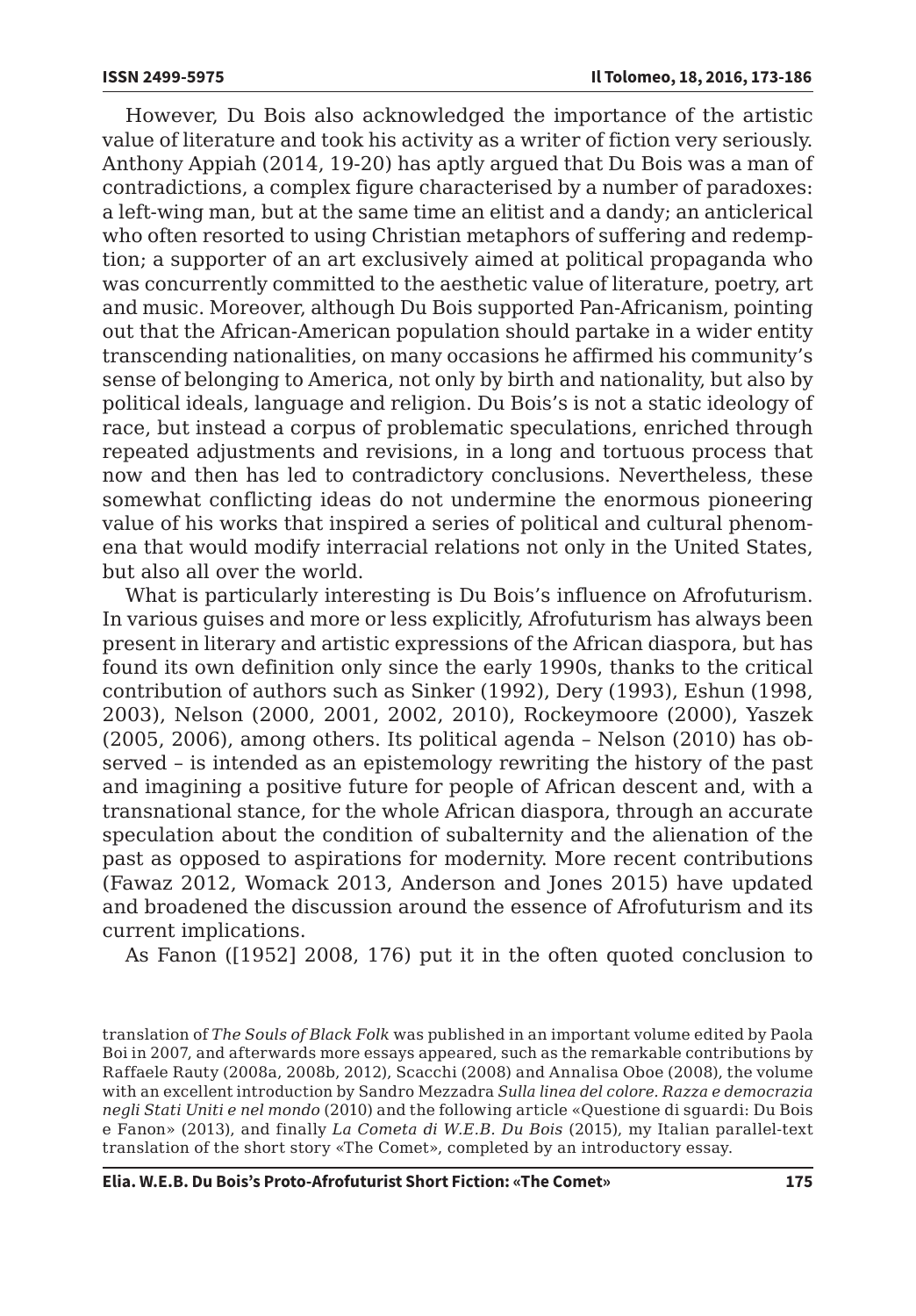*Black Skin, White Masks*, the black man no longer wants to be a slave of the past: "in no way should I dedicate myself to the revival of an unjustly unrecognized Negro civilization. I will not make myself the man of any past. I do not want to exalt the past at the expense of my present and of my future". And it is right there, hidden in between the vehemence of the Fanonian discourse, that the first signs of Afrofuturism emerge. Paraphrasing Marx, Fanon nullified a past-bent perception of the history of black people. No longer slaves of the past, blacks should look to the future. He called for a new vision of what could happen rather than for a redemption of the history it had been. But what means could possibly be used to pursue this objective? First of all education and culture, accomplished through hard work, with momentous evidence of this being shown in those learned and documented dialectical argumentations put forward by Du Bois in his pioneering collection of essays *The Souls of Black Folk* (1903). Secondly, irony and satire, the most remarkable features of George S. Schuyler's vitriolic novel, *Black No More* (1931). Finally, and this is what concerns us above all, the pursuit of experimentalism, the crucial element Afrofuturist practitioners have insisted upon.

It could be argued, then, that the diffusion of Afrofuturism activated a double process: on the one hand, it has encouraged the development of avant-garde literary and artistic forms; on the other, it has triggered research on Afrofuturist elements in works of art and fiction that were actually created at a time when nobody would have thought about the question in these terms, thus also attributing credibility and substance to the phenomenon. And here one may be surprised by the fact that as early as 1859 Martin Delany published the novel *Blake, or the Huts of America*, which already presented elements that prefigured this movement. The story of the heroic black revolutionary Henry Blake is a groundbreaking example of radical speculative fiction with a message. Following the path traced by Delany there is Frances Harper's *Iola Leroy, or Shadows Uplifted* (1892), the first piece of African-American utopian fiction; Sutton Griggs's *Imperium in Imperio* (1899), another utopian novel envisioning a separate African-American state within the United States; Charles W. Chesnutt's *The Conjure Woman* (1899), the first known collection of speculative short stories written by a person of color; Pauline Elizabeth Hopkins's *Of One Blood* (1902), the first 'Lost Race' novel by an African-American author describing the discovery of a hidden civilisation with advanced technology in Ethiopia; Edward Austin Johnson's *Light Ahead for The Negro* (1904), whose protagonist awakens in 2006 to discover that America has become an egalitarian and post-racist nation; and George S. Schuyler's novels, *Black No More* and *Black Empire* (1936-1938), the former a satire about an African-American scientist who invented a process that could transform blacks into whites, the latter describing the attempts of a radical African-American group equipped with superscience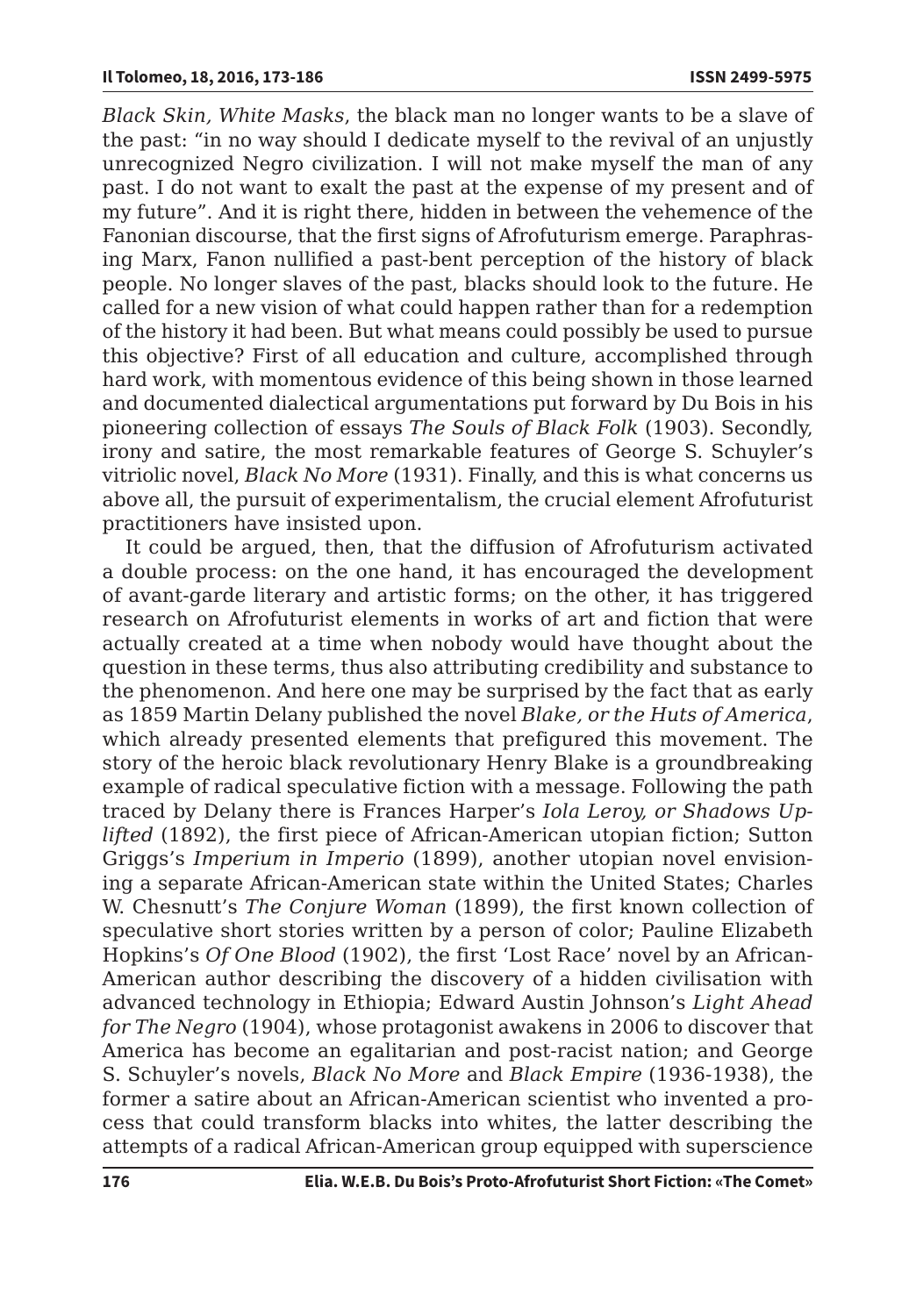to create their own independent nation on the African continent. All of the above are works of fiction that, in one way or another, transcend a mere realistic description of the narrated events and present proto-Afrofuturist elements (Webb 2014).

Perhaps the most important forerunner of the politics of Afrofuturism was indeed W.E.B. Du Bois. As he wrote in 1924 in defense of Eugene O'Neill, any mention of Black life in America had always caused "an ugly picture, a dirty allusion, a nasty comment or a pessimistic forecast" (Rampersad [1979] 2001, 75). In Du Bois's enormous output, among his works of fiction there are five novels: *The Quest of the Silver Fleece* (1911), *Dark Princess* (1928) and the trilogy *The Black Flame*, consisting of *The Ordeal of Mansart* (1957), *Mansart Builds a School* (1959) and *Worlds of Color*  (1961). For Du Bois speculative fiction represented a further instrument of interpretation and social analysis: "I have used fiction to interpret those historical facts which otherwise would be not clear", Du Bois wrote in the «Postscript» to *The Ordeal of Mansart* (Terry in Zamir 2008, 54).Therefore, in order to attain a realistic representation of African-American life, paradoxically Du Bois used imagination to reinterpret more correctly historical situations that had either been distorted or had not been adequately considered by traditional narrations.

In particular, the trilogy is emblematic of Du Bois's literary production exactly for the crucial overlapping of fiction and real life. Written when Du Bois was ninety, *The Black Flame* follows the life of the protagonist Manuel Mansart between the nineteenth and the twentieth centuries and describes in fiction the trajectory of Du Bois's life and career, introducing several characters who convey particular aspects of his own personality, such as, for example, Sebastian Doyle, who "not only studied the Negro problem, he embodied the Negro problem. It was bone of his bone and flesh of his flesh. It made his world and filled his thought" and professor James Burghardt, who, like Du Bois, used to teach at Atlanta University and claimed that "the Negro problem must no longer be regarded emotionally. It must be faced scientifically and solved by long, accurate and intense investigation", words that seem to have been uttered by Du Bois himself.**<sup>5</sup>** Moreover, Du Bois wrote several poems, like the famous «A Litany at Atlanta» (1907), and some short stories, in particular «Of the Coming of John», collected in *The Souls of Black Folk*, and «The Comet» (1920).

Published in the collection *Darkwater: Voices from Within the Veil*, characterised by a skillful balance of political militancy, art and literature, «The Comet» represents a remarkable and innovative example of fiction that, as we shall see, is simultaneously post-apocalyptic, speculative and

**<sup>5</sup>** This character shared Du Bois's mother surname (Burghardt). See Gates Jr. in Du Bois ([1920] 2007, xviii) and Edwards in Du Bois ([1957, 1959, 1961] 2007).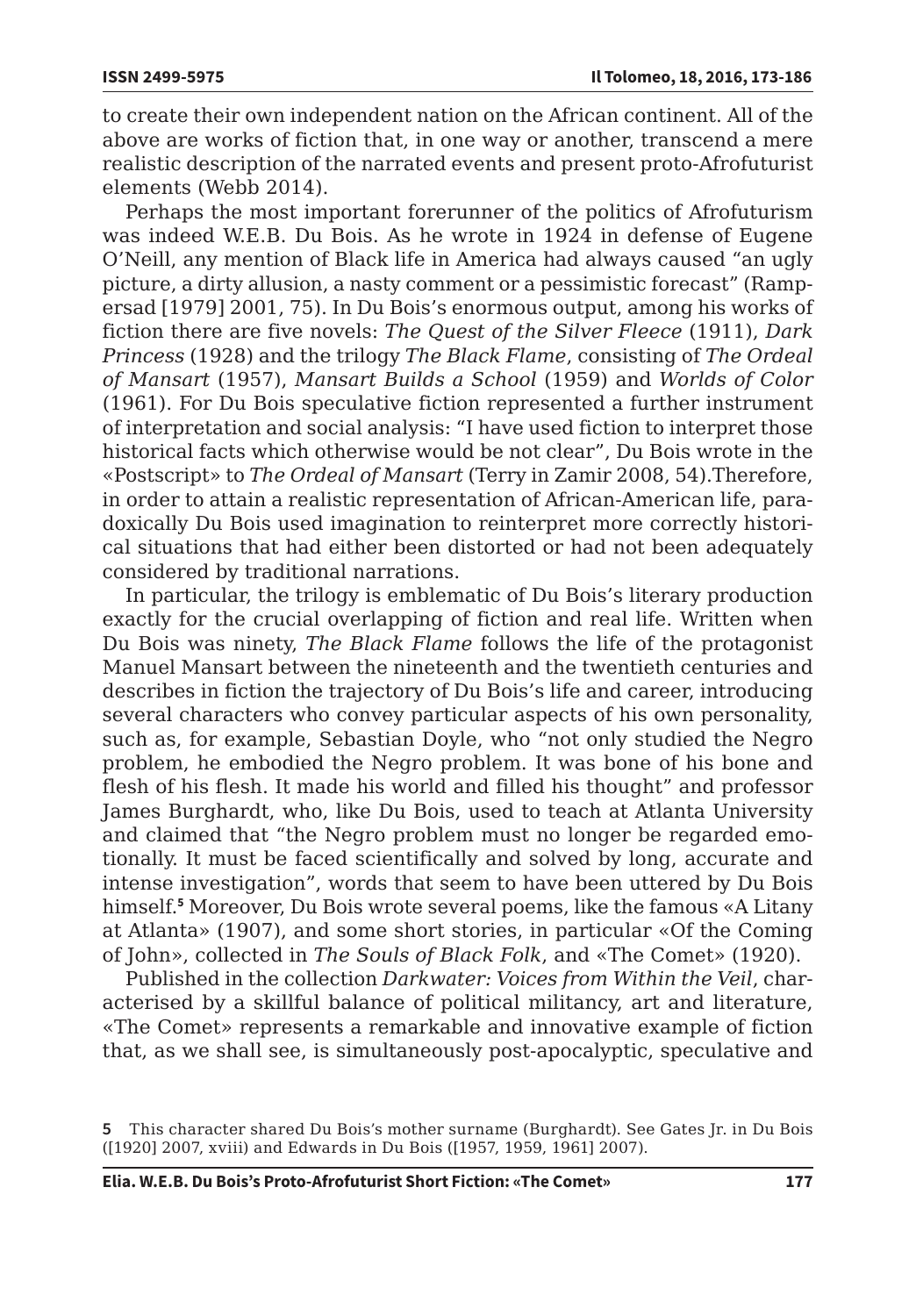proto-Afrofuturist.**<sup>6</sup>** In this story, only Jim, a young black man, and Julia, a rich young white woman, survive the deadly gases of a comet in an early twentieth century New York. Du Bois employed this narrative device to speculate on whether racial prejudices could be erased in a world with only two survivors. Unlike the friendly comet described by H.G. Wells in his novel *In the Days of the Comet* (1906), Du Bois's comet brings about a post-apocalyptic world used for speculation on racial discrimination. There are some passages in the story playing as a fictional counterpart of the critical issues Du Bois had developed in *The Souls of Black Folk*, namely the concepts of double consciousness, the color line and the veil. Let us see how these issues are experienced by the protagonists.**<sup>7</sup>**

At the beginning of the story, Jim is quite aware of his marginal role in the white society of that time. While sitting on the steps of the bank where he works, no one notices him, and he is – as Ralph Ellison would famously express it in 1952 – 'invisible'. This is obviously because he is black, and also because, as Du Bois ([1903] 1994, 1) had famously put it, "the problem of the Twentieth Century is the problem of the color-line". "How does it feel to be a problem?", Jim seems to be asking himself. Jim is sent by the president of the bank down into the lower vaults to retrieve some old documents. While he is down there, there is a huge explosion. When Jim reappears on the surface, he discovers that everybody is dead. Strangely enough under these circumstances, he decides to go to a trendy restaurant he would never have been allowed to enter before the catastrophe: "'Yesterday, they would not have served me', he whispered, as he forced the food down. Then he started up the street, – looking, peering, telephoning, ringing alarms; silent, silent all".**<sup>8</sup>** Suddenly Jim hears a cry. It is Julia. Here Du Bois significantly describes the glamorous woman's reaction when she realises that Jim is black:

**8** See Du Bois (1920) for this and the following quotations from «The Comet».

**<sup>6</sup>** Rabaka (2007, 64-66) has also highlighted the ways in which «The Comet» foreshadows several themes of *Critical Race Theory*, namely the interlocking of racism with sexism and classism and the critique of modernity.

**<sup>7</sup>** Du Bois ([1903] 1994, 2): "it is a peculiar sensation, this double-consciousness, this sense of always looking at one's self through the eyes of others, of measuring one's soul by the tape of a world that looks on in amused contempt and pity. One ever feels his twoness, – an American, a Negro; two souls, two thoughts, two unreconciled strivings; two warring ideals in one dark body, whose dogged strength alone keeps it from being torn asunder". In fact, the metaphors of 'double consciousness' and 'veil' had already been presented by Du Bois in the 1897 essay «Strivings of the Negro People», published in the *Atlantic Monthly*  and republished with slight amendments later in *The Souls of Black Folk* with the title «Of Our Spiritual Strivings»; moreover, as Mezzadra (2010, 30) reminds us, the dilemma of the 'color-line' had also emerged in 1897 in the conference *The Conservation of Races* and, three years later, at the first Pan-African Conference in July 1900, Du Bois for the first time uttered the famous sentence "the problem of the Twentieth Century is the problem of the color-line". It was Frederick Douglass, though, who first used this phrase in an 1881 article from *The North American Review*.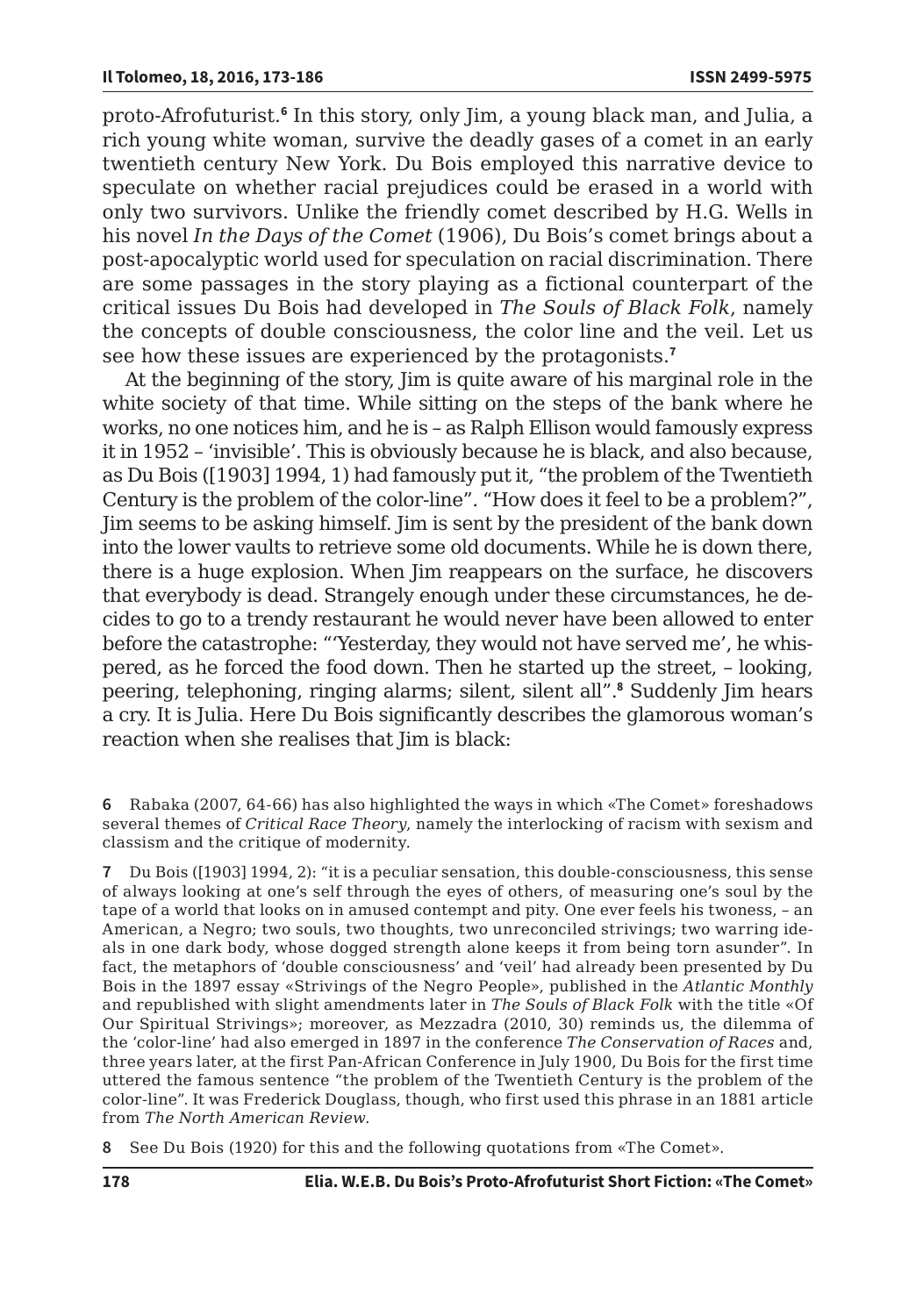They stared a moment in silence. She had not noticed before that he was a Negro. He had not thought of her as white. She was a woman of perhaps twenty-five – rarely beautiful and richly gowned, with darklygolden hair, and jewels. Yesterday, he thought with bitterness, she would scarcely have looked at him twice. He would have been dirt beneath her silken feet. She stared at him. Of all the sorts of men she had pictured as coming to her rescue she had not dreamed of one like him. Not that he was not human, but he dwelt in a world so far from hers, so infinitely far, that he seldom even entered her thought.

Julia's and Jim's worlds are far apart, separated as they are by both a vertical line (the color line) as well as by a horizontal line (the class line). Julia is the living embodiment of those higher-class women who were hardly aware of black people, because their social condition prevented them from meeting blacks. As Reiland Rabaka (2007, 70) has noted, this idea is reinforced by the recurring use of the verb 'to stare', which is a direct reference to the celebrated beginning of *The Souls of Black Folk*, which is worth mentioning again:

Between me and the other world there is ever an unasked question. [...] They approach me in a half-hesitant sort of way, eye me curiously or compassionately, and then, instead of saying directly, How does it feel to be a problem? they say, I know an excellent colored man in my town; […] Then it dawned upon me with a certain suddenness that I was different from the others; or like, mayhap, in heart and life and longing, but shut out from their world by a vast veil. (Du Bois [1903] 1994, 1-2).

This "vast veil" is exactly what divides Julia from Jim, who thus experiences that peculiar sensation defined by Du Bois as double consciousness, the "sense of always looking at one's self through the eyes of others".**<sup>9</sup>** However, Jim and Julia start searching the city only to discover that they are the only survivors. It is worth mentioning Julia's ambivalence towards Jim. At the beginning, she is impressed by Jim's resolute behaviour, but soon after, as a result of her white supremacist upbringing, Julia ends up considering Jim as a dangerous alien rather than a potential saviour. She wants to run away from him, no matter where. The racist psyche persists even when races no longer exist: "for the first time she seemed to realise that she was alone in the world with a stranger, with something more than a stranger, – with a man alien in blood and culture – unknown, perhaps

**<sup>9</sup>** See Bloom (2001, 1-3), regarding Ralph Waldo Emerson's influence on Du Bois's 'double consciousness' and Ralph Ellison's subsequent variation, 'double vision'. On the limits of double consciousness, see Gilroy (2010, 152-154).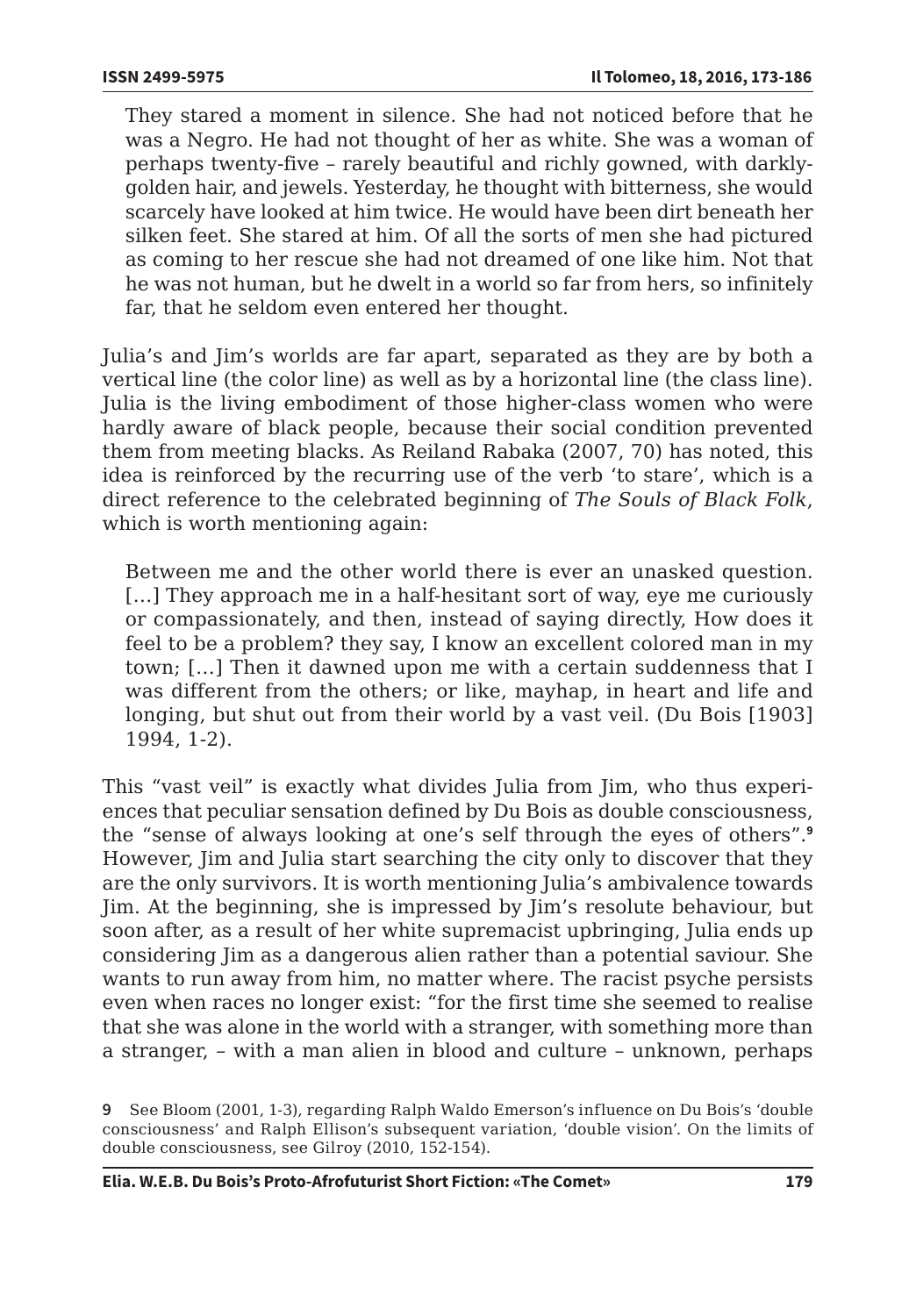unknowable. It was awful! She must escape – she must fly; he must not see her again. Who knew what awful thoughts –".

Here Du Bois seems to foreshadow Fanon's ideas on the psychological aspects of racial discrimination. "Mama, see the Negro! I'm frightened! [...] Mama, the nigger's going to eat me up", Fanon wrote in "The Fact of Blackness", the fifth chapter of *Black Skin, White Masks* ([1952] 2008, 84, 86), in which he denounced the absurdity of inborn racism. Despite Julia's prejudices, Jim forgives her and gradually she seems to understand that Jim is not so dangerous. Formerly discriminated against in a white-led society, now Jim has become a sort of Adam, the first of a new humanity where blacks and whites should have the same rights and dignity. Julia seems even to resent the foolishness of human distinctions, as the following dialogue shows:

"Have you had to work hard?" she asked softly.

"Always", he said.

"I have always been idle", she said. "I was rich".

"I was poor", he almost echoed. […]

- "Yes", she said slowly; "and how foolish our human distinctions seem now", looking down to the great dead city stretched below, swimming in unlightened shadows.
- "Yes I was not human, yesterday", he said.

This last assertion exposes Jim's inferiority complex, what Fanon ([1952] 2008, 4) would later describe as "epidermalization" of this inferiority. The dialogue seems even to develop into a sort of romance between the two – in the end they are the only ones who could possibly repopulate the earth. Julia is now gazing at him again not in a negative or discriminatory way, but quite the opposite:

He turned and looked upon the lady, and found her gazing straight at him. Silently, immovably, they saw each other face to face – eye to eye. [...] Slowly, noiselessly, they moved toward each other - the heavens above, the seas around, the city grim and dead below.

The post-apocalyptic setting paradoxically stages a utopian vision of equality, wherein Julia's attraction towards Jim is strategically used by Du Bois to address the fear of miscegenation that made interracial sex a taboo for the American society of that time.**<sup>10</sup>** As Lisa Yaszek (2006) has pointed out,

**<sup>10</sup>** Miscegenetion was among the 'don'ts', i.e., things that were not to appear in motion pictures according to the Hays Code, a set of moral guidelines applied to U.S. films adopted in 1930. The anti-miscegenation laws were held to be uncostitutional by the Supreme Court of the United States as late as 1967.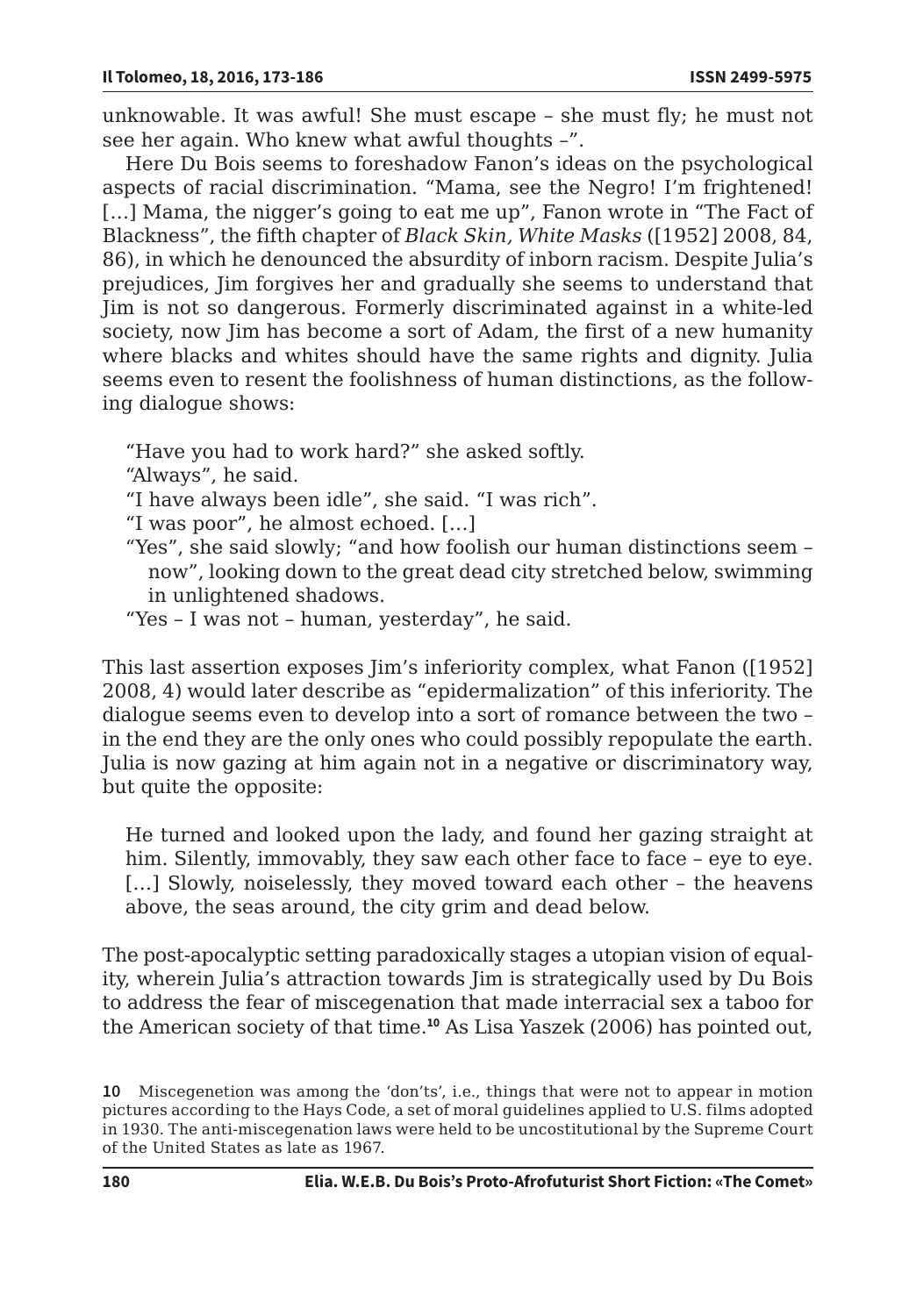it will take a natural disaster to eradicate racism. However, the idyll is suddenly interrupted by a car horn revealing that there are actually other survivors, in particular Julia's father and fiancé, who are quite concerned by the fact that she had to share this experience with someone whom they would call "a nigger". What is even more noteworthy is that Julia herself, after reassuring her fiancé saying that Jim had actually rescued her, quite ungratefully keeps showing the same prejudices as before, by not looking at him again. In the end the status quo is restored, everything is just as it was.

A notable example of post-apocalyptic, speculative and proto-Afrofuturist short fiction, «The Comet» thus functions as a fictional counterpart of the influential key concepts – double consciousness, the color line and the veil – previously introduced by Du Bois and it also foreshadows further critical issues and tropes that would be developed later, namely Fanon's psychology of racism and Ellison's metaphor of invisibility. Moreover, as a proto-Afrofuturist work of fiction, the story prefigures the post-apocalyptic worlds of Samuel R. Delany and Octavia Butler (for example in the novel *Dawn*) and becomes a parable in which the supernatural element of the toxic comet allows for interesting speculations on the alienation experienced by people of African descent. «The Princess Steel», an earlier unpublished short story recently uncovered in Du Bois's papers by Britt Rusert and Adrienne Brown, is yet another example of speculative short fiction confirming Du Bois's ability in dealing with racial discrimination using proto-Afrofuturist tactics.**<sup>11</sup>**

To conclude, «The Comet» may thus be seen as a significant work of proto-Afrofuturist fiction in which the conflation of past, present and future is designed to rediscover hints of the African avant-garde past, thus envisaging for Africa and the African diaspora a future unchained from the usual catastrophic predictions. The anthropologist Franz Boas was among the first to disrupt the up until then prevailing idea of the inferiority of the black race and to stress the need of a re-evaluation of the history of Africa. In 1915, Du Bois himself wrote *The Negro*, a pioneering book that claimed a place for Africa in world history and opened the field of black historiography.**<sup>12</sup>** In *The African Origin of Civilization*, the Senegalese historian Cheikh Anta Diop provided further historical evidence that the civilisation of ancient Egypt (the first recorded by history) was indeed a Negro civilisation. This historical reconstruction has called for a necessary reassessment of Negro history, far too often overlooked or underestimated by the 'Western' world – for example, in the *Lectures on the Philosophy of* 

**<sup>11</sup>** According to Rusert and Brown, *The Princess Steel* was written between 1908 and 1910. See Du Bois (2015) and Elia (2016).

**<sup>12</sup>** George Shepperson has noted that other blacks had given historical proof that Africa was not without a past, including R.B. Lewis ([1844] 2012), Alexander Crummell ([1862] 2012) and Edward W. Blyden ([1887] 1994). See Du Bois ([1915] 1970, xiii-xiv).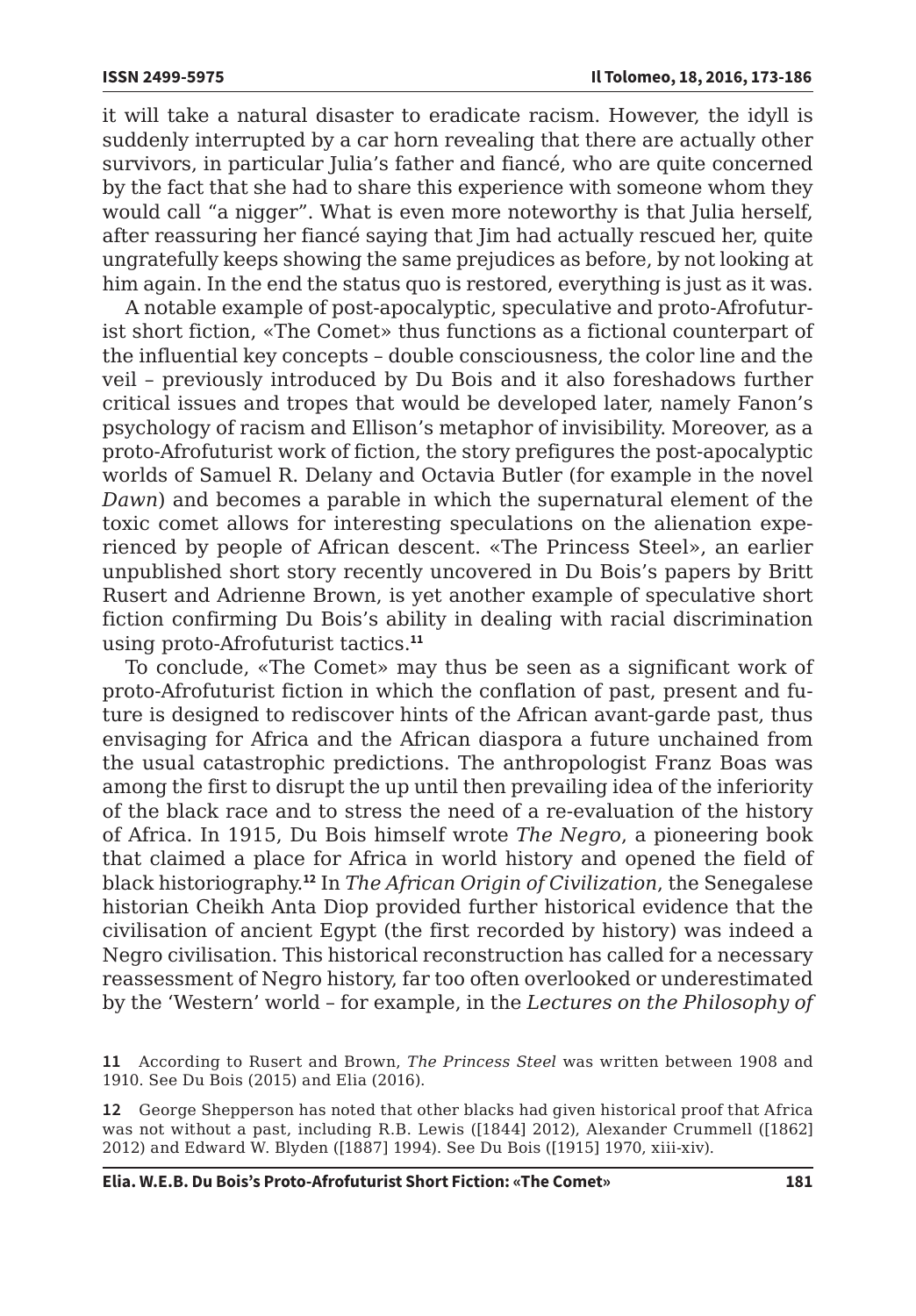*World History*, posthumously published in 1840, Hegel dismissed African history in its entirety in only a few unflattering pages. Herodotus's accounts reveal instead that the ancient Egyptians were Negroes and that Greece borrowed all the main elements of her civilisation from Egypt, including the cult of gods. Most modern Western civilisation is rooted in Egyptian cosmogony and science and even several Biblical passages are heavily influenced by Egyptian moral texts – Osiris, the redeemer-god, like Christ, sacrificed himself and was resurrected to save mankind (Diop 1974, 4, xiv; Du Bois [1915] 1970, 17-18).

Regardless of whether this historical revisionism is plausible, there is no doubt that black people themselves have sometimes ignored the importance of their own history, and this is mainly due to the fact that ever since the beginning of the slave trade, white masters have always performed a systematic erasure of the past and of the memories of blacks. It was much easier to control and subjugate those who no longer had a cultural heritage. Such erasure has often led to an inferiority complex, as Fanon has taught us. Negro authors and artists did not seem to be in a cultural position to question the problem of man's fate, the major theme of human letters. There are exceptions, though, Du Bois being one of the forerunners in fostering education for blacks and redeeming the role of the black intellectual (up until then, the phrase "black intellectual" had been a sort of oxymoron involving two mutually exclusive terms).**<sup>13</sup>**

Nearly a century has passed since the publication of «The Comet», but we realise on a daily basis that racial discrimination is still a topical issue. No doubt many things have changed for the better, and this is mainly due to the pioneering work of many activists, notably Du Bois. With regard to the importance of a reconsideration of past history, Du Bois once wrote "the past *is* the present […] without what *was*, nothing is",**<sup>14</sup>** a simple statement, yet charged with deep connotations that can be visually rendered into the image of Sankofa, a word in the Akan language of Ghana referring to the African bird with its head turned backwards, an apt icon of Afrofuturism and a symbol of hope for a better future involving taking from the past what is good and bringing it into the present in order to make positive progress.

**13** Diop (1974, xvi). Famous is Du Bois's attack against Booker T. Washington, at that time the most influential African-American leader, who supported an integrationist and appeasing politics between blacks and whites. As emerges from the third chapter of *The Souls of Black Folk*, «Of Mr. Booker T. Washington and Others», the object of the diatribe was education for black people. Du Bois backed up a 'classical' education, whereas Washington was for a vocational education aimed exclusively at learning technical abilities, an objective pursued in the Tuskegee Institute that he directed. See Washington ([1901] 2000, 71) and Jarrett (2014, 911).

**14** W.E.B. Du Bois ([1946] 2015). Du Bois's italics. See Porter (2010, vii).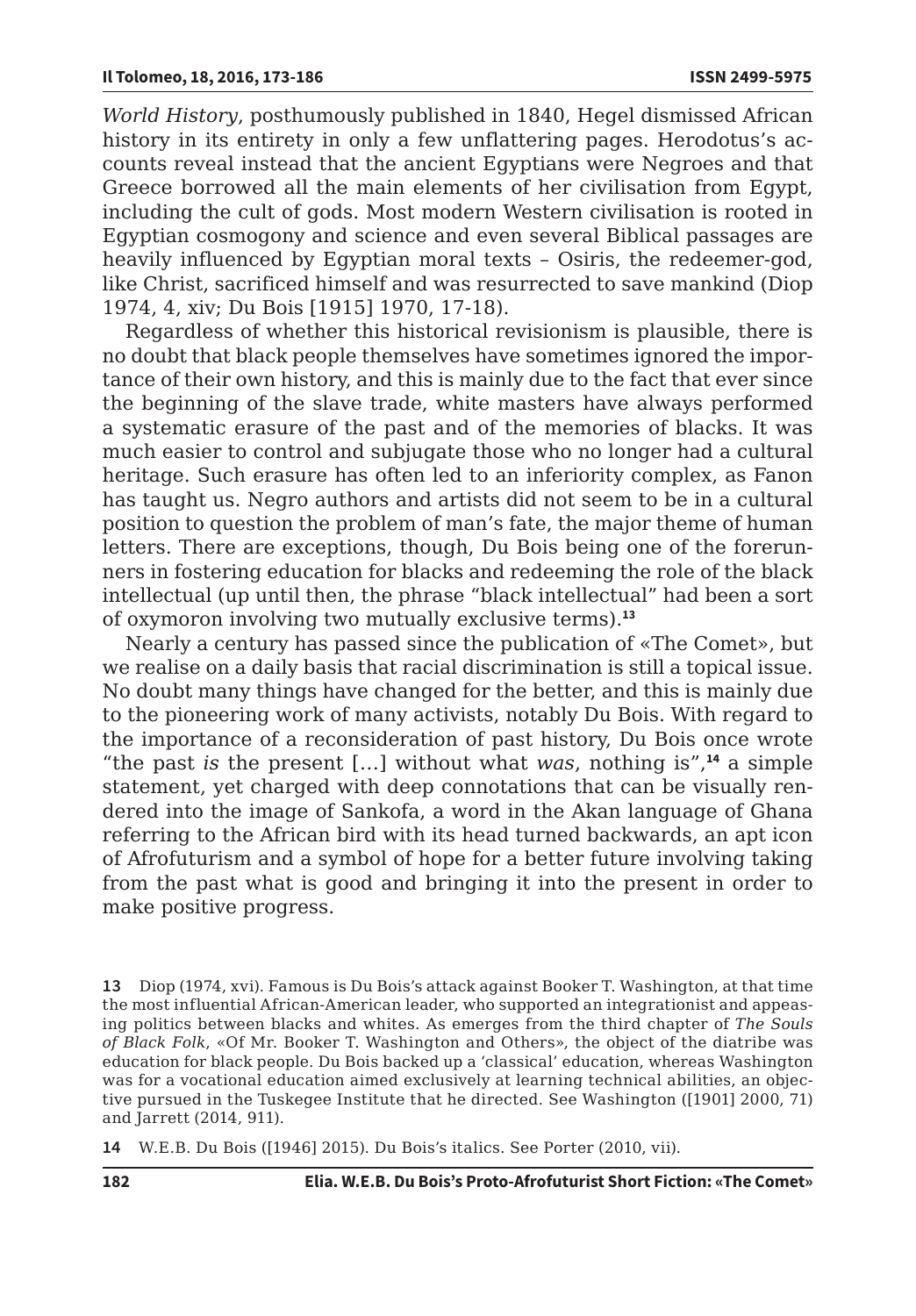## **Bibliography**

- Anderson, Reynaldo; Jones, Charles E. (eds.) (2015). *Afrofuturism 2.0. The Rise of Astro Blackness.* Lanham, Maryland: Lexington Books.
- Appiah, Kwame Anthony (2014). *Lines of Descent: W.E.B. Du Bois and the Emergence of Identity.* Cambridge (MA); London (England): Harvard University Press.
- Aptheker, Herbert (ed.) (1985). *Creative Writings by W.E.B. Du Bois: A Pageant, Poems, Short Stories, and Playlets*. White Plains, New York: Kraus-Thomson Organization.
- Aptheker, Herbert (ed.) (1973-1978). *The Correspondence of W.E.B. Du Bois*. 3 vols. Amherst: University of Massachusetts Press.
- Bloom, Harold (ed.) (2001). *W.E.B. Du Bois*. Philadelphia: Chelsea House Publishers.
- Blyden, Edward W. [1887] (1994). *Christianity, Islam and the Negro Race*. Baltimore, MD: Black Classic Press.
- Crummell, Alexander [1862] (2012). *The Future of Africa: Being Addresses, Sermons, Delivered in the Republic of Liberia*. London: Forgotten Books.
- Dery, Mark (1994). «Black to the Future: Interviews with Samuel R. Delany, Greg Tate, and Tricia Rose». Dery, Mark (ed.), *Flame Wars: The Discourse of Cyberculture*. Special issue of *The South Atlantic Quarterly*, 92 (4), 1993, 735-778.
- Diop, Cheik Anta (1974). *The African Origin of Civilisation. Myth or Reality.*  Ed. and transl. by Mercer Cook. Chicago: Lawrence Hill Books.
- Du Bois, William Edward Burghardt (1920). «The Comet» [online]. Du Bois, William Edward Burghardt (eds.), *Darkwater. Voices from Within the Veil*, New York: Harcourt, Brace and Company. URL [http://www.](http://www.gutenberg.org/files/15210/15210-h/15210-h.htm) [gutenberg.org/files/15210/15210-h/15210-h.htm](http://www.gutenberg.org/files/15210/15210-h/15210-h.htm) (2016-07-30).
- Du Bois, William Edward Burghardt [1915] (1970). *The Negro.* Introduction by George Shepperson. London: Oxford University Press.
- Du Bois, William Edward Burghardt [1968] (1991). *The Autobiography of W.E.B. Du Bois: A Soliloquy on Viewing My Life from the Last Decade of Its First Century*. New York: International Publishers Co.
- Du Bois, William Edward Burghardt [1903] (1994). *The Souls of Black Folk*. New York: Dover Publications.
- Du Bois, William Edward Burghardt (2007). *Le anime del popolo nero.* Ed. by Paola Boi. Transl. by Roberta Russo. Firenze: Le Lettere. Transl. of: *The Souls of Black Folk.* New York: Dover Publications, [1903] 1994.
- Du Bois, William Edward Burghardt (2004). «Sulla 'linea del colore'». *Studi Culturali*, 1 (2), 297-300.
- Du Bois, William Edward Burghardt [1920] (2007). *Darkwater. Voices from Within the Veil*. *The Oxford W. E. B. Du Bois.* Edited by Henry Louis Gates Jr. Introduction by Evelyn Brooks Higginbotham. Oxford; New York: Oxford University Press.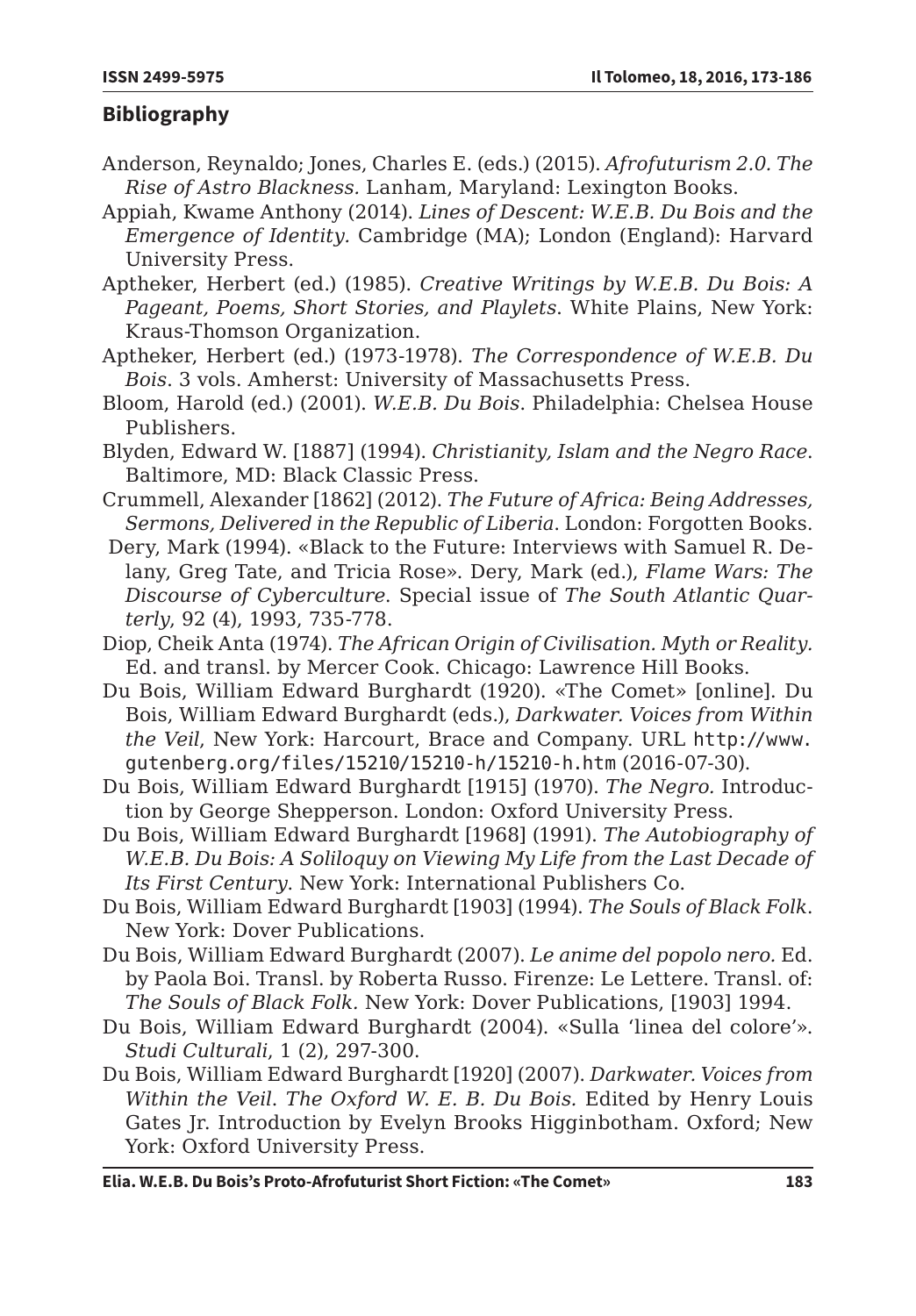- Du Bois, William Edward Burghardt [1957, 1959, 1961] (2007). *The Black Flame Trilogy*. *The Oxford W.E.B. Du Bois.* Edited by Henry Louis Gates, Jr. Introduction by Brent Hayes Edwards. Oxford; New York: Oxford University Press.
- Du Bois, William Edward Burghardt (2015). «The Princess Steel». *PMLA*, 130 (3), May 2015, 819-829.
- Du Bois, William Edward Burghardt [1946] (2015). *The World and Africa*. Mansfield Centre, CT: Martino Publishing.
- Elia, Adriano (2014). «The Languages of Afrofuturism» [online]. *Lingue e Linguaggi*, 12, 83-96. URL [http://siba-ese.unisalento.it/index.php/](http://siba-ese.unisalento.it/index.php/linguelinguaggi/%20article/viewFile/13733/12764#page=5&zoom=120,-64,842) [linguelinguaggi/%20article/viewFile/13733/12764#page=5&zoom=12](http://siba-ese.unisalento.it/index.php/linguelinguaggi/%20article/viewFile/13733/12764#page=5&zoom=120,-64,842) [0,-64,842](http://siba-ese.unisalento.it/index.php/linguelinguaggi/%20article/viewFile/13733/12764#page=5&zoom=120,-64,842) (2016-07-30).
- Elia, Adriano (2015). *La Cometa di W.E.B. Du Bois* [online]. Roma: Roma TrE-Press. URL [http://ojs.romatrepress.uniroma3.it/index.php/co](http://ojs.romatrepress.uniroma3.it/index.php/cometa/article/view/554)[meta/article/view/554](http://ojs.romatrepress.uniroma3.it/index.php/cometa/article/view/554) (2016-07-30).
- Elia, Adriano (2016). «"The Great Near": mondi possibili in The Princess Steel di W.E.B. Du Bois». *Iperstoria*, 8, 2016, 186-92.
- Eshun, Kodwo (1998). *More Brilliant Than the Sun: Adventures in Sonic Fiction*. London: Quartet Books.
- Eshun, Kodwo (2003). «Further Considerations on Afrofuturism». *CR: The New Centennial Review*, 3 (2), 287-302.
- Fanon, Frantz [1952] (2008). *Black Skin, White Masks*. London: Pluto Press.
- Fawaz, Ramzi (2012). «Space, that Bottomless Pit. Planetary Exile and Metaphors of Belonging in American Afrofuturist Cinema». *Callaloo*, 35 (4), 1103-1122.
- Gilroy, Paul (1993). *The Black Atlantic: Modernity And Double Consciousness*. London; New York: Verso.
- Gilroy, Paul (2010). *Darker than Blue: on the Moral Economies of Black Atlantic Culture* (The W.E.B. Du Bois Lectures). Cambridge (Massachussets); London: The Belknap Press of Harvard University Press.
- Jarrett, Gene Andrew (ed.) (2014). *The Wiley Blackwell Anthology of African American Literature*. *Volume 1: 1746-1920*. Chichester (West Sussex): Wiley Blackwell.
- Kristeva, Julia (1993). *Nations Without Nationalisms*. Transl. by Leon S. Roudiez. New York: Columbia University Press.
- Lewis, Robert Benjamin [1844] (2012). *Light and Truth; Collected From the Bible and Ancient and Modern History, Containing the Universal History of the Colored and the Indian Race, From the Creation of the World to the Present Time*. HardPress Publishing.
- Mezzadra, Sandro (2010). «Introduzione». Du Bois, William Edward Burghardt, *Sulla linea del colore. Razza e democrazia negli Stati Uniti e nel mondo.* A cura di Sandro Mezzadra. Bologna: il Mulino.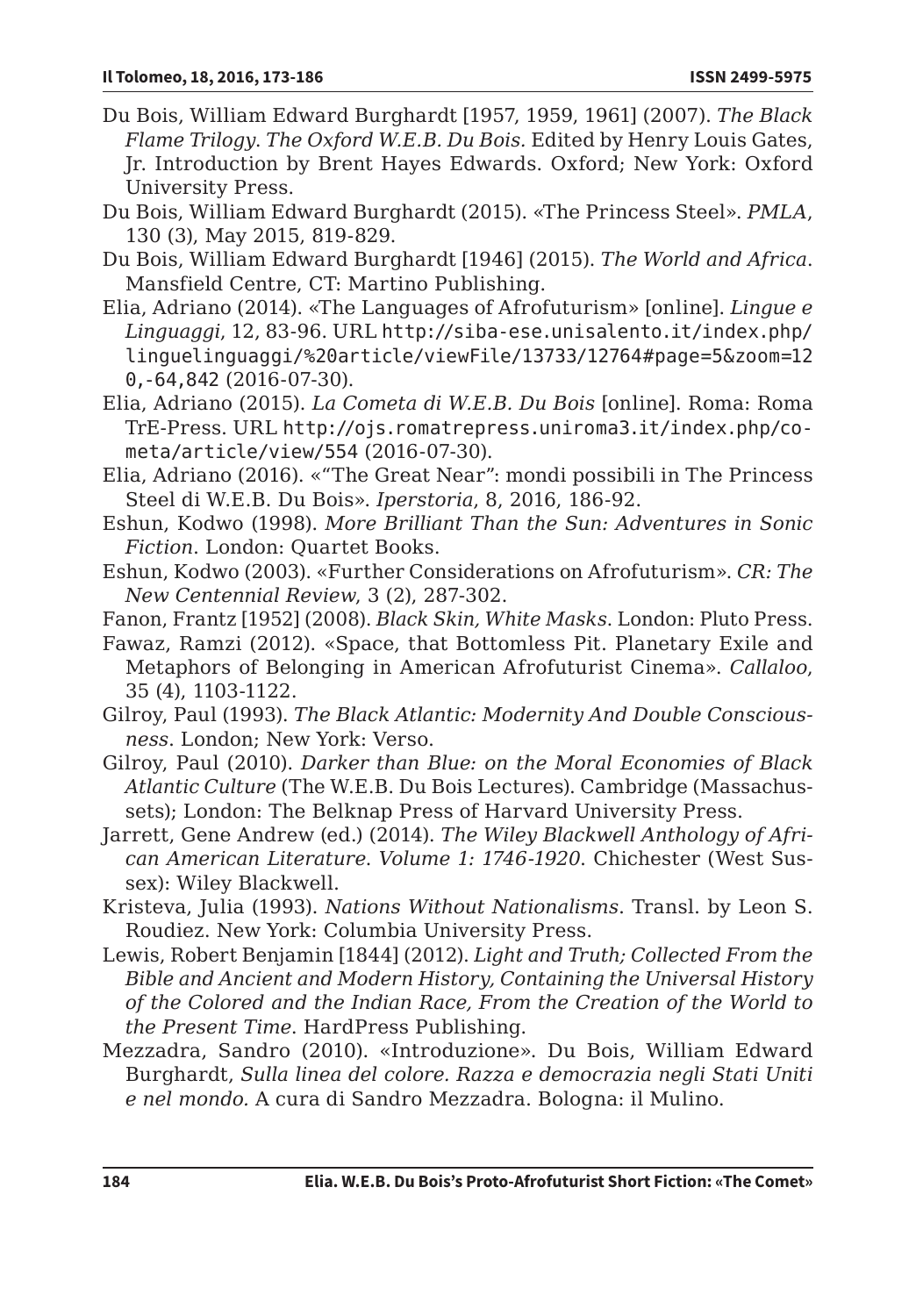- Mezzadra, Sandro (2013). «Questione di sguardi. Du Bois e Fanon». Mellino, Miguel (a cura di), *Fanon postcoloniale. I dannati della terra oggi.*  Verona: ombre corte.
- Nelson, Alondra (2000). «Afrofuturism: Past Future Visions» [online]. *ColorLines*, 1 January, 34-37. URL [https://culturetechnologypolitics.](https://culturetechnologypolitics.files.wordpress.com/2015/11/afrofuturism_past_future_visions_colorli.pdf) [files.wordpress.com/2015/11/afrofuturism\\_past\\_future\\_visions\\_](https://culturetechnologypolitics.files.wordpress.com/2015/11/afrofuturism_past_future_visions_colorli.pdf) [colorli.pdf](https://culturetechnologypolitics.files.wordpress.com/2015/11/afrofuturism_past_future_visions_colorli.pdf) (2016-07-30).
- Nelson, Alondra (2001). «Aliens Who Are of Course Ourselves». *Art Journal*, 60 (3), 99-101.
- Nelson, Alondra (2002). «Introduction: Future Texts». *Social Text*, 71, 20 (2), 1-15.
- Nelson, Alondra (2010). «Interview with Alondra Nelson» [online]. URL <https://www.youtube.com/watch?v=IFhEjaal5js> (2016-07-30).
- Oboe, Annalisa (2008). «From South Africa to Europe to North America and Back: Sol Plaatje, W.E.B. Du Bois, and the Routes of Romance». Oboe, Annalisa; Scacchi, Anna (eds.), *Recharting the Black Atlantic: Modern Cultures, Local Communities, Global Connections*, 20-44. New York: Routledge.
- Portelli, Alessandro (1994). *La linea del colore. Saggi sulla cultura afroamericana*. Roma: manifestolibri.
- Portelli, Alessandro (2010). *W.E.B. Du Bois: sulla linea del colore*. 10 ottobre 2010. URL [http://alessandroportelli.blogspot.it/2010/10/](http://alessandroportelli.blogspot.it/2010/10/web-dubois-sulla-linea-del-colore.html) [web-dubois-sulla-linea-del-colore.html](http://alessandroportelli.blogspot.it/2010/10/web-dubois-sulla-linea-del-colore.html) (2016-07-30).
- Porter, Eric (2010). *The Problem of the Future World: W.E.B. Du Bois and the Race Concept at Midcentury*. Durham; London: Duke University Press.
- Posnock, Ross (1997). «How it Feels to Be a Problem: Du Bois, Fanon, and the "Impossible Life" of the Black Intellectual». *Critical Inquiry*, 23 (2), Winter, 323-349.
- Rabaka, Reiland (2007). *W.E.B. Du Bois and the Problems of the Twenty-First Century: An Essay on Africana Critical Theory*. Lanham (MD): Lexington Books.
- Rampersad, Arnold [1979] (2001). «W.E.B. Du Bois as a Man of Literature». Bloom, Harold (ed.), *W.E.B. Du Bois*. Philadelphia: Chelsea House Publishers, 71-86 (originally published in *American Literature*, 51 (1), Mar. 1979, 50-68).
- Rauty, Raffaele (a cura di) (2008a). *W.E.B. Du Bois. I problemi dei negri*. Calimera: Kurumuny.
- Rauty, Raffaele (a cura di) (2008b). *Negri per sempre. L'identità nera tra costruzione della sociologia e "linea del colore".* Roma: Armando Editore.
- Rauty, Raffaele (a cura di) (2012). *W.E.B. Du Bois. Sulla sociologia*. Milano: Jaca Book.